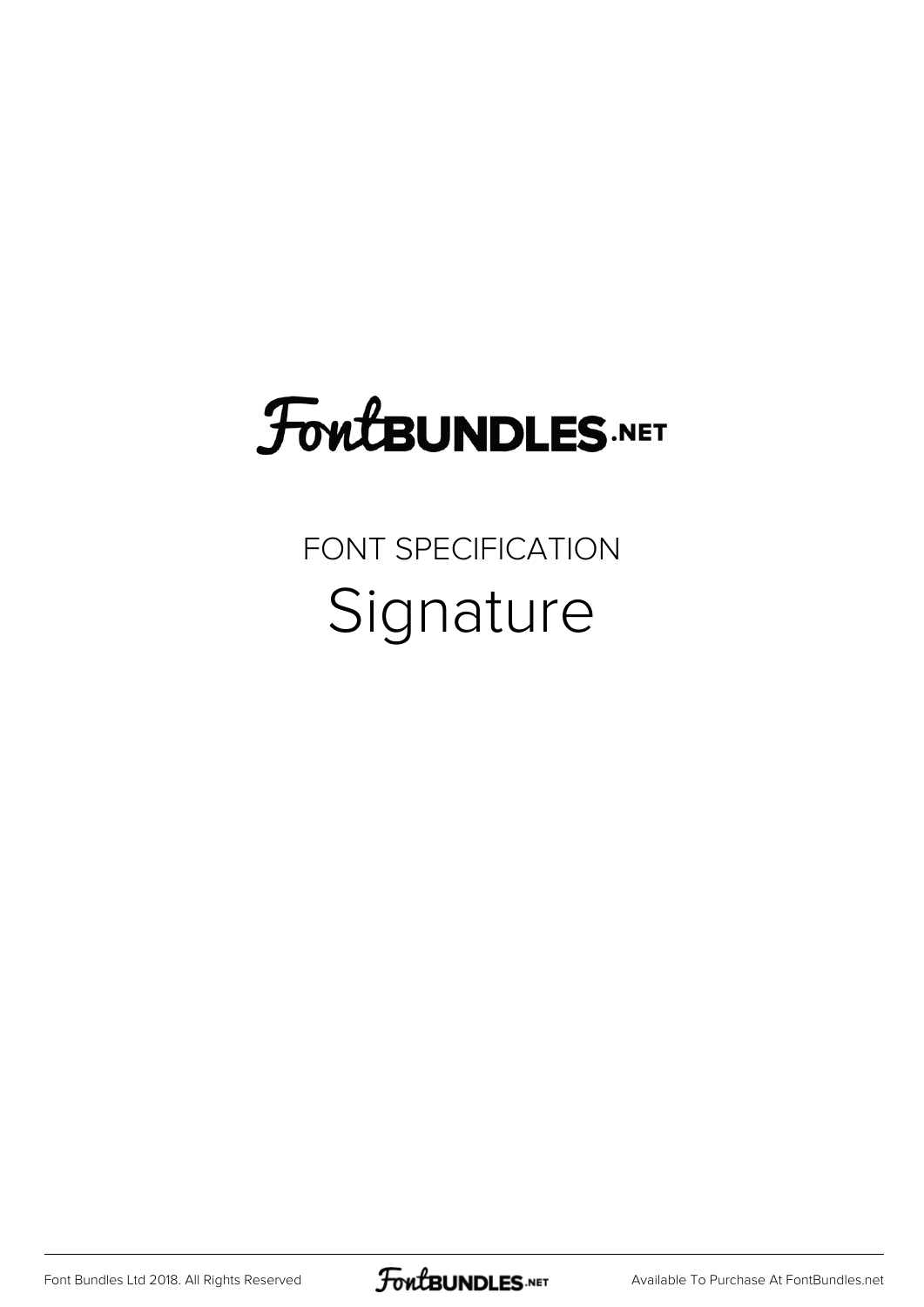#### Signature Medium - Regular

**Uppercase Characters** 

ABCDE TGH TJK LMNOPQ RSTUUWIYZ

Lowercase Characters

a b c d e f g h i j k l m n o p q n s t u v w x y z

**Numbers** 

## 0123456789

Punctuation and Symbols



All Other Glyphs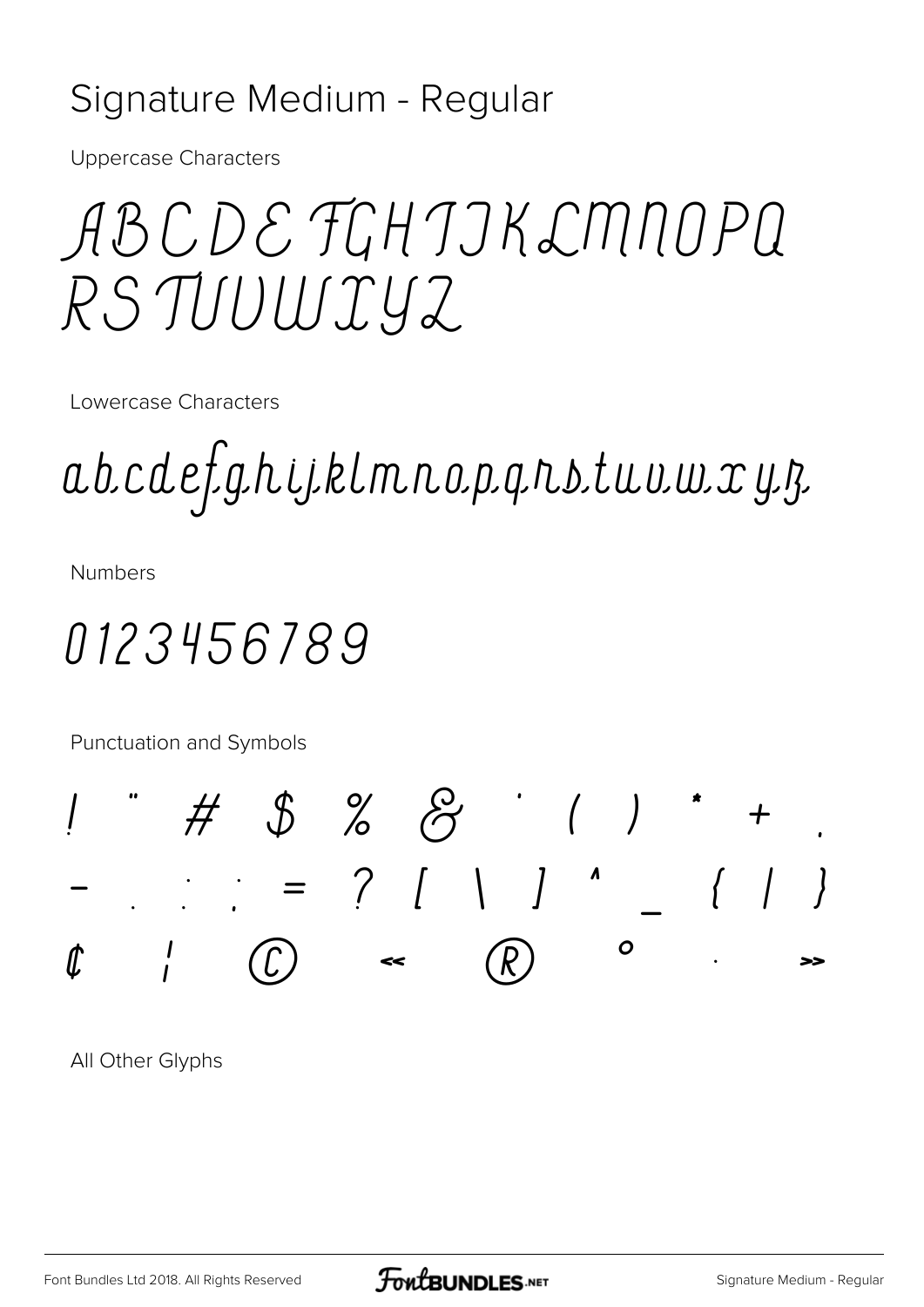# $\cdot$   $\cdot$   $\cdot$  / TM - AG DDSSFJHHJ J J K KMMJ M P  $CPRRBRSSTTTQ$ W T J W w a  $b$   $\delta$  $\begin{array}{cccccccccccccc} \mathcal{L} & \mathcal{L} & \mathcal{L} & \mathcal{L} & \mathcal{L} & \mathcal{L} & \mathcal{L} & \mathcal{L} & \mathcal{L} & \mathcal{L} & \mathcal{L} & \mathcal{L} & \mathcal{L} & \mathcal{L} & \mathcal{L} & \mathcal{L} & \mathcal{L} & \mathcal{L} & \mathcal{L} & \mathcal{L} & \mathcal{L} & \mathcal{L} & \mathcal{L} & \mathcal{L} & \mathcal{L} & \mathcal{L} & \mathcal{L} & \mathcal{L} & \mathcal{L} & \mathcal{L} &$

 $\begin{array}{ccc} \cdots & \cdots & \cdots \end{array}$ 

 $\boldsymbol{\mathsf{X}}$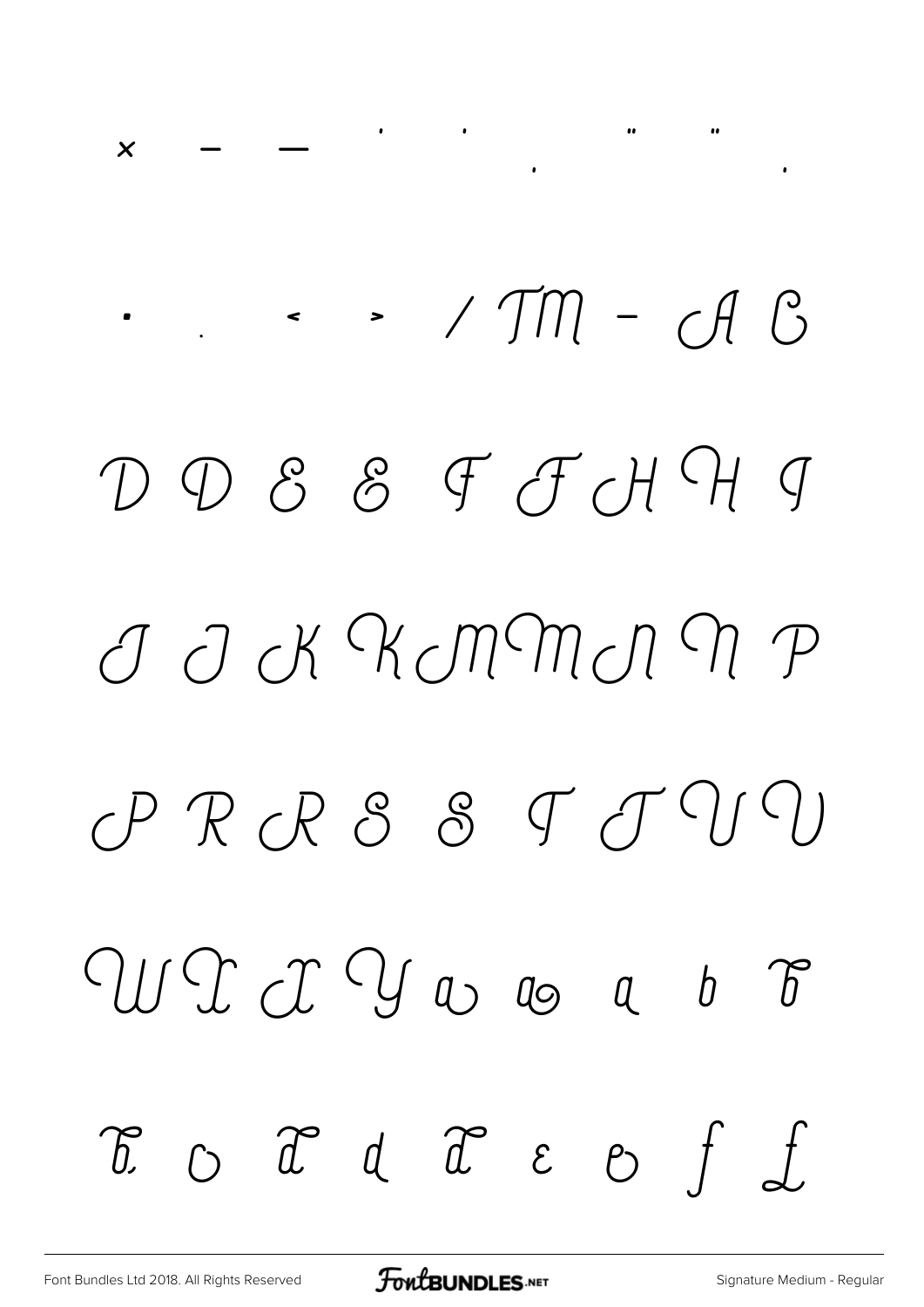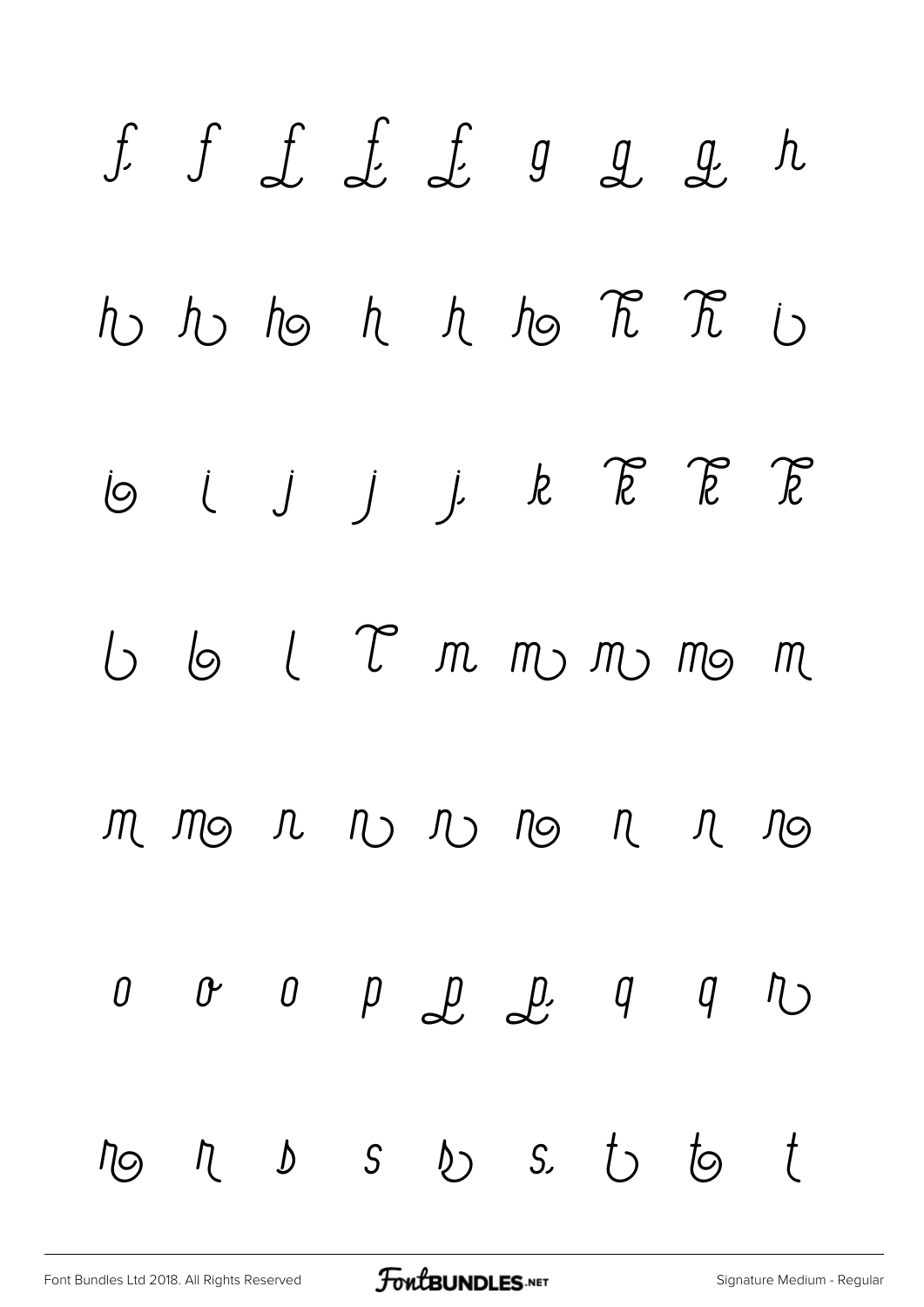

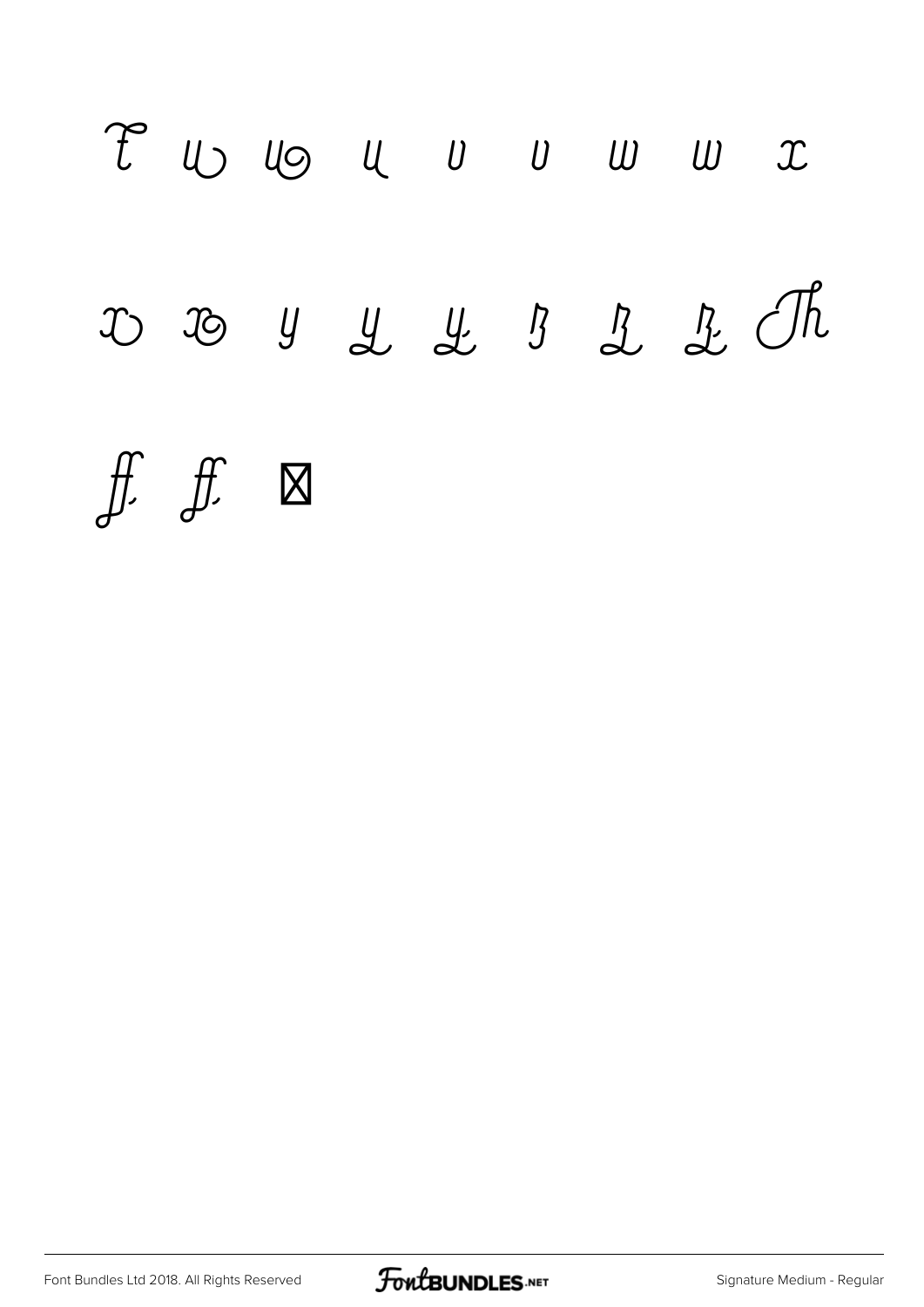#### Signature - Regular

**Uppercase Characters** 

ABCDE FGHJJKLMNOPQ RSTUUWIYZ

Lowercase Characters

abcdefghijklmnopqnstuvwxyz

**Numbers** 

## 0123456789

Punctuation and Symbols



All Other Glyphs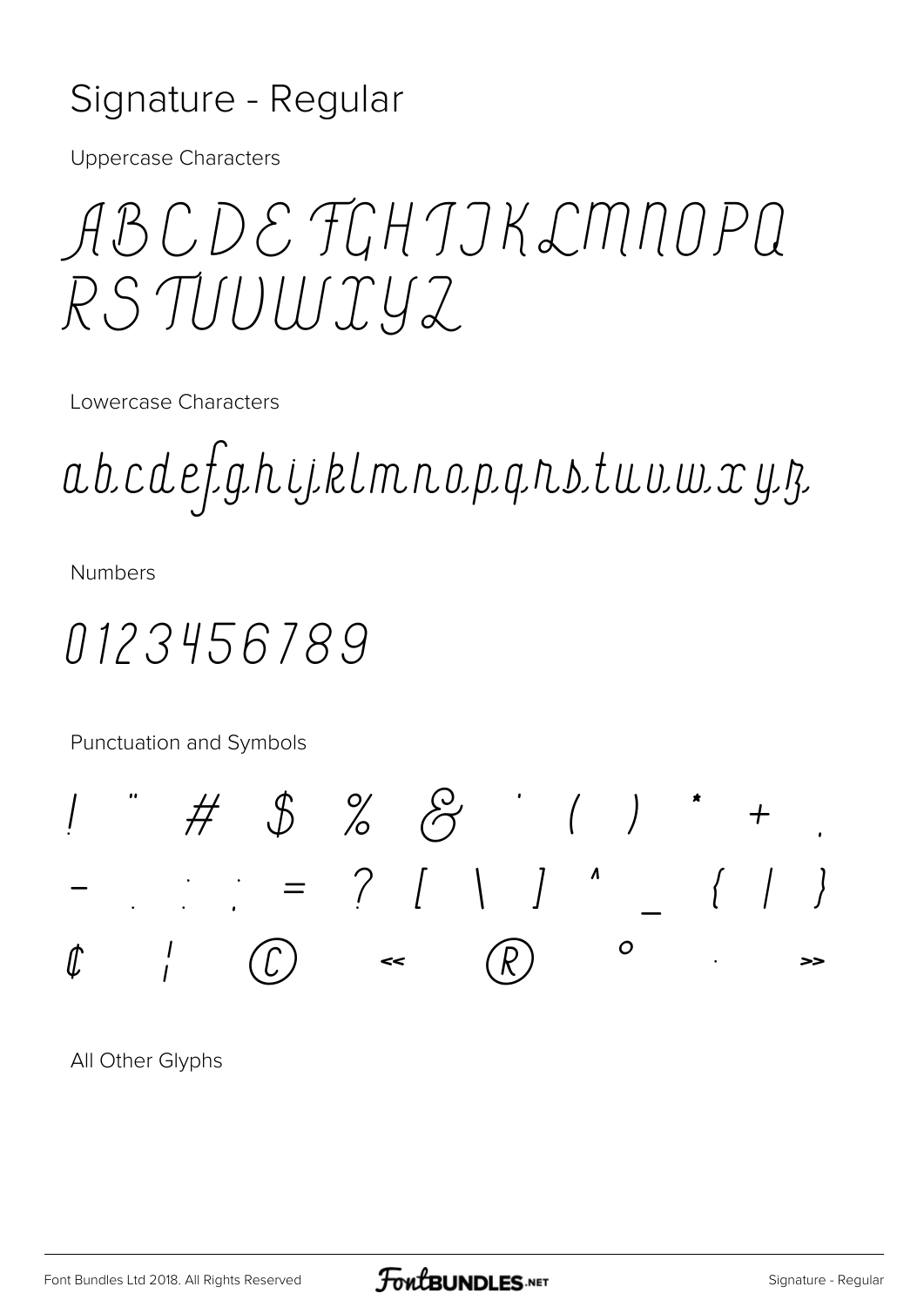# $\cdot$   $\cdot$   $\cdot$  / TM -  $\circ$  A  $\circ$ DDS&FJHJ J J K K MM J M P  $\mathcal{CP} \; \mathcal{R} \; \mathcal{C} \; \mathcal{S} \; \; \mathcal{S} \; \; \mathcal{T} \; \mathcal{T} \; \mathcal{U} \; \mathcal{U}$ W I I Y w o a  $b$   $\delta$  $\begin{array}{cccccccccc} \mathcal{L} & \mathcal{L} & \mathcal{L} & \mathcal{L} & \mathcal{L} & \mathcal{L} & \mathcal{L} & \mathcal{L} & \mathcal{L} & \mathcal{L} & \mathcal{L} & \mathcal{L} & \mathcal{L} & \mathcal{L} & \mathcal{L} & \mathcal{L} & \mathcal{L} & \mathcal{L} & \mathcal{L} & \mathcal{L} & \mathcal{L} & \mathcal{L} & \mathcal{L} & \mathcal{L} & \mathcal{L} & \mathcal{L} & \mathcal{L} & \mathcal{L} & \mathcal{L} & \mathcal{L} & \$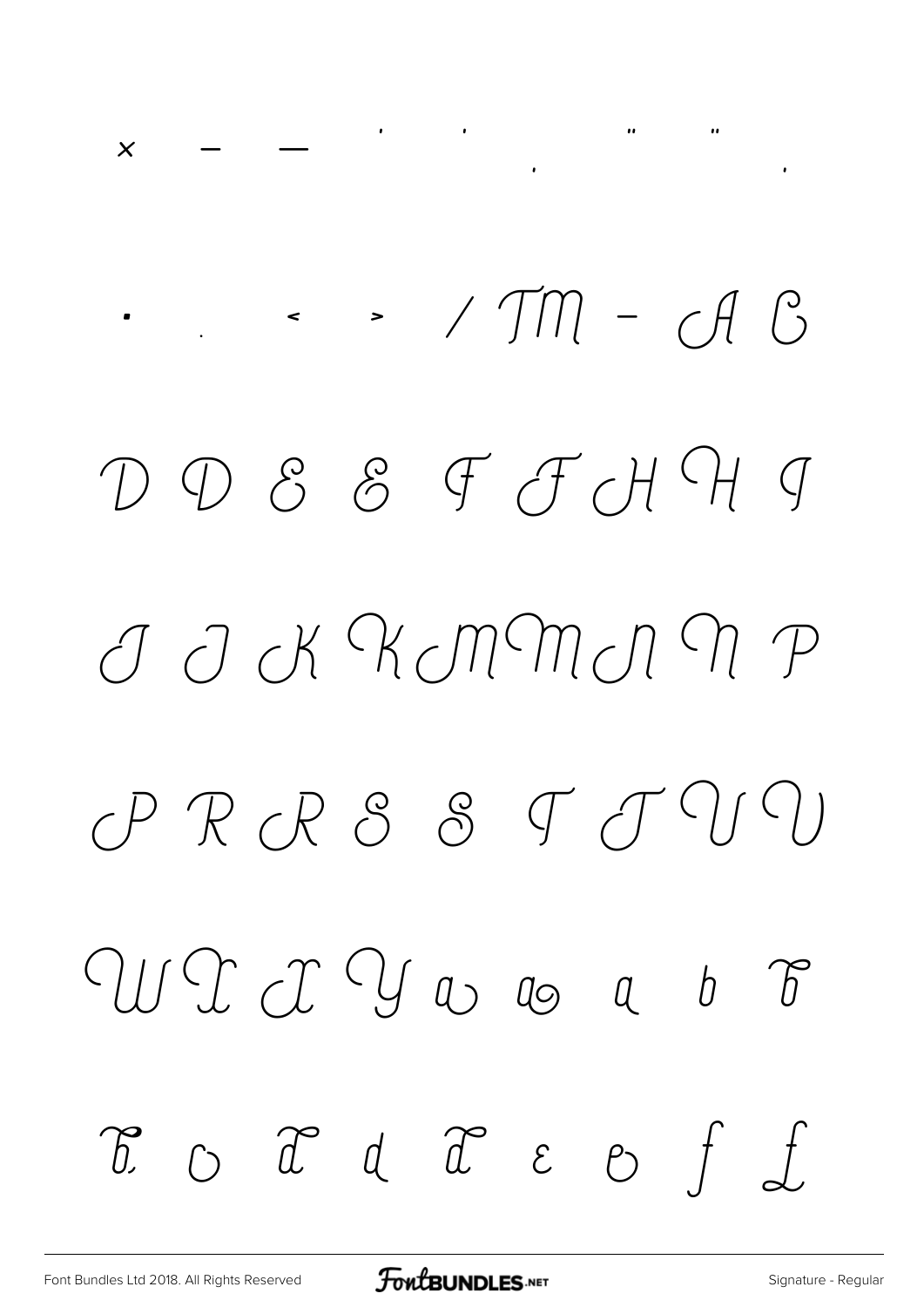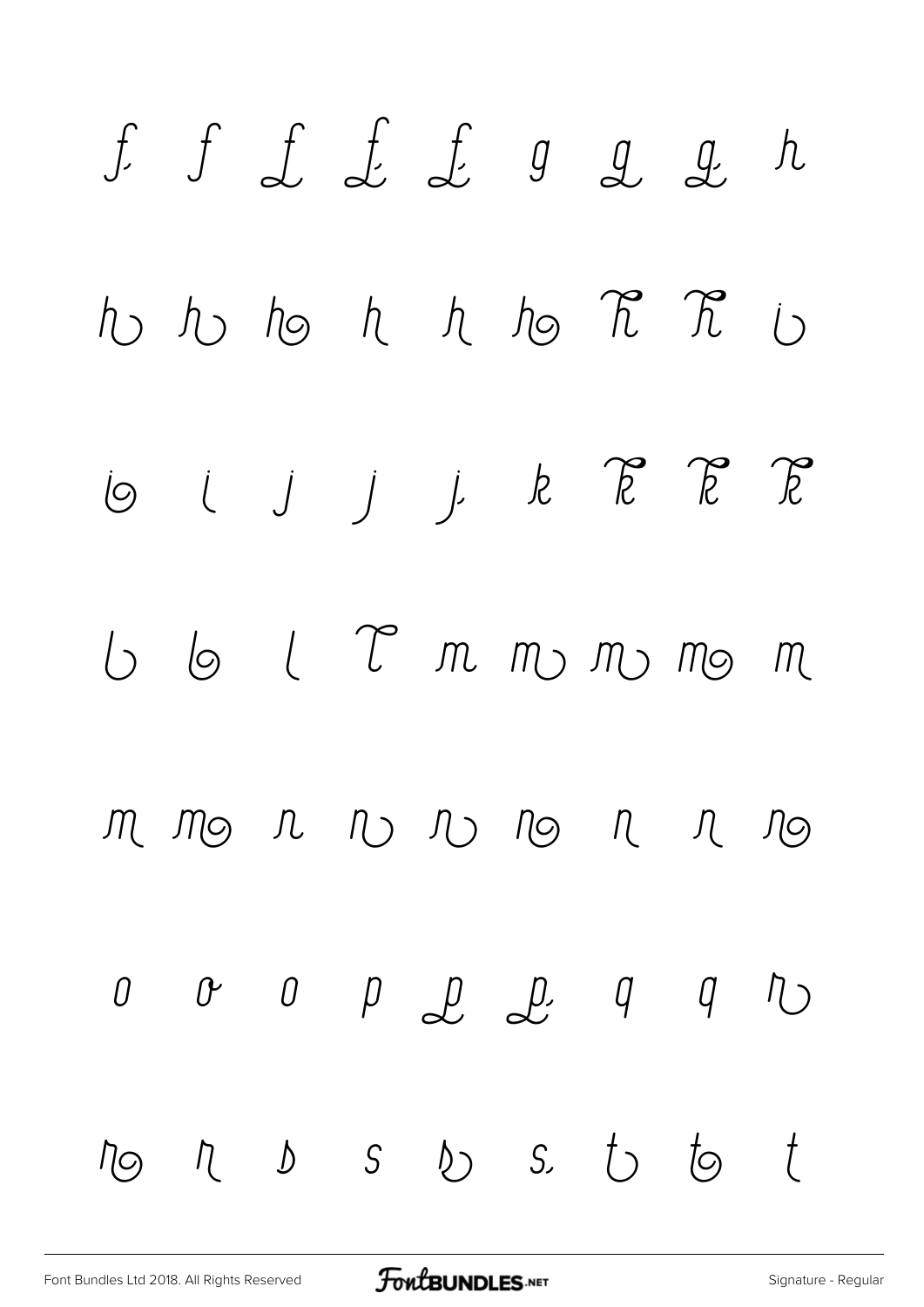

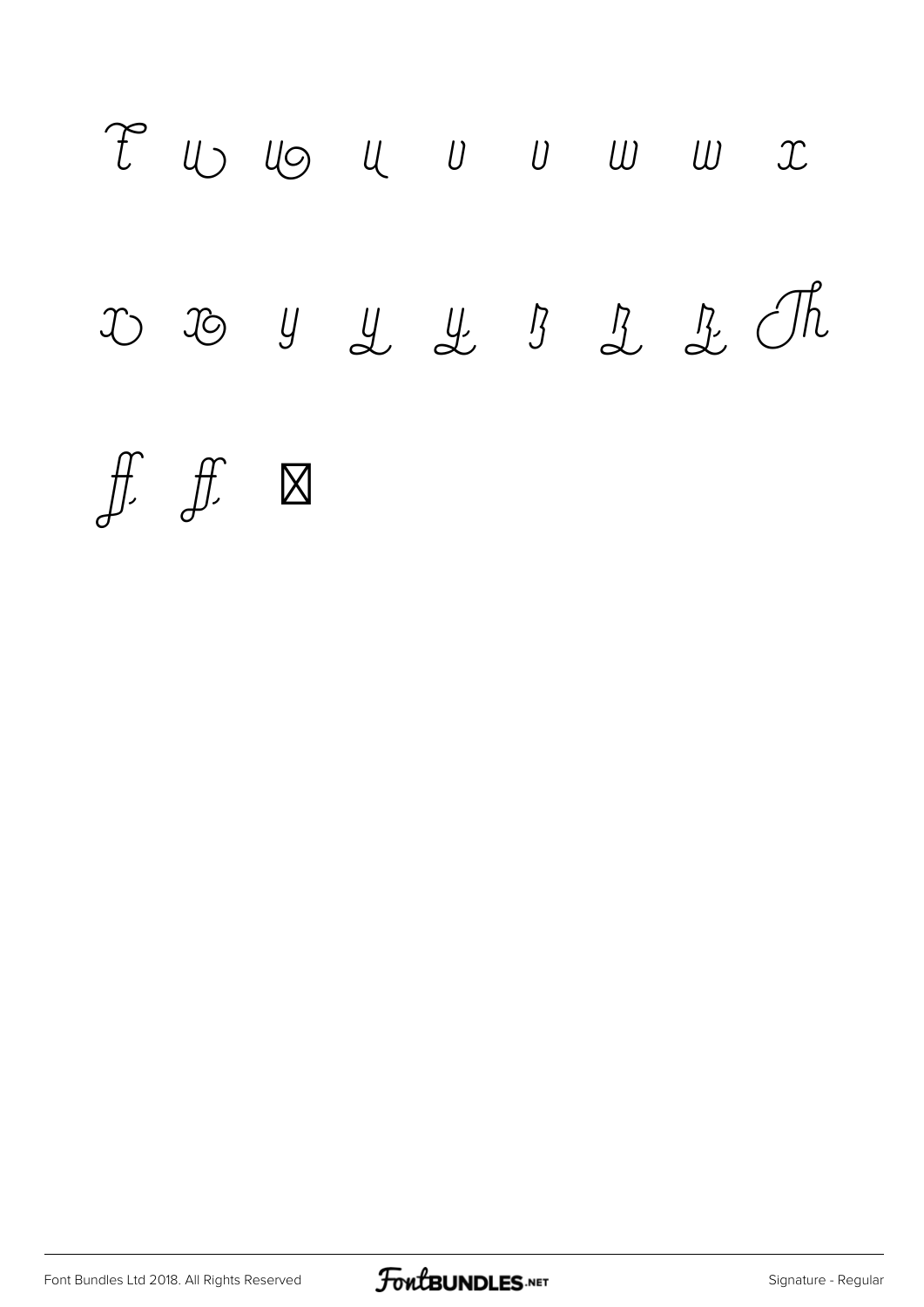#### Signature Sans - Regular

**Uppercase Characters** 

## ABCDEFGHIJKLMNOP ORSTUVWXYZ

Lowercase Characters

## ABCDEFGHIJKLMNOP ORSTUVWXYZ

Numbers

## 0123456789

Punctuation and Symbols

## $"$  # \$ % & '( ) \* + ,  $\frac{1}{2}$  = ? [ \ ] ^ { | } <  $\gg$

All Other Glyphs